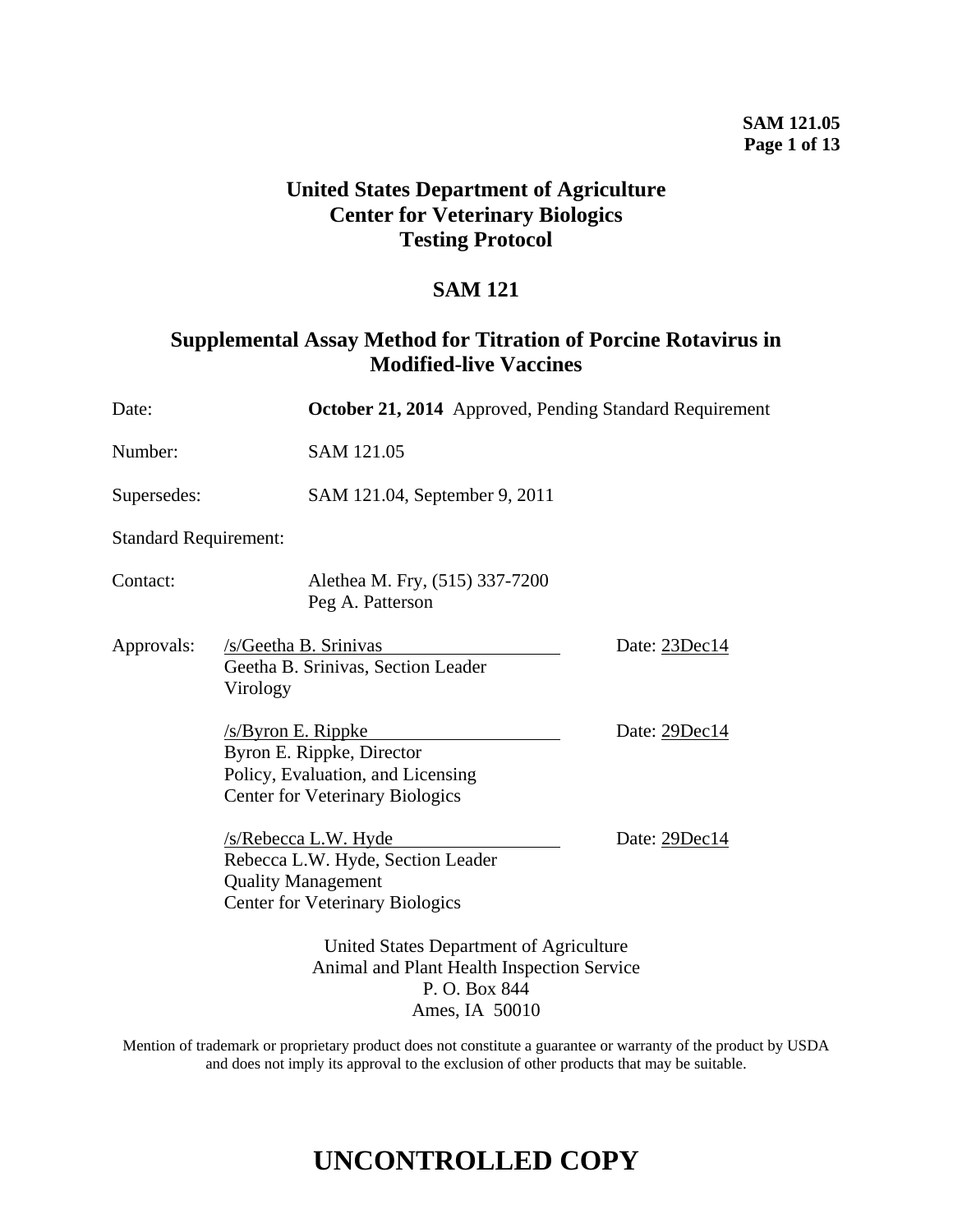#### **Table of Contents**

- **1. Introduction**
- **2. Materials**
	- **2.1 Equipment/instrumentation**
	- **2.2 Reagents/supplies**
- **3. Preparation for the Test**
	- **3.1 Personnel qualifications/training**
	- **3.2 Preparation of equipment/instrumentation**
	- **3.3 Preparation of reagents/control procedures**
	- **3.4 Preparation of the sample**
- **4. Performance of the Test**
- **5. Interpretation of the Test Results**
- **6. Report of Test Results**
- **7. References**
- **8. Summary of Revisions**

**Appendix**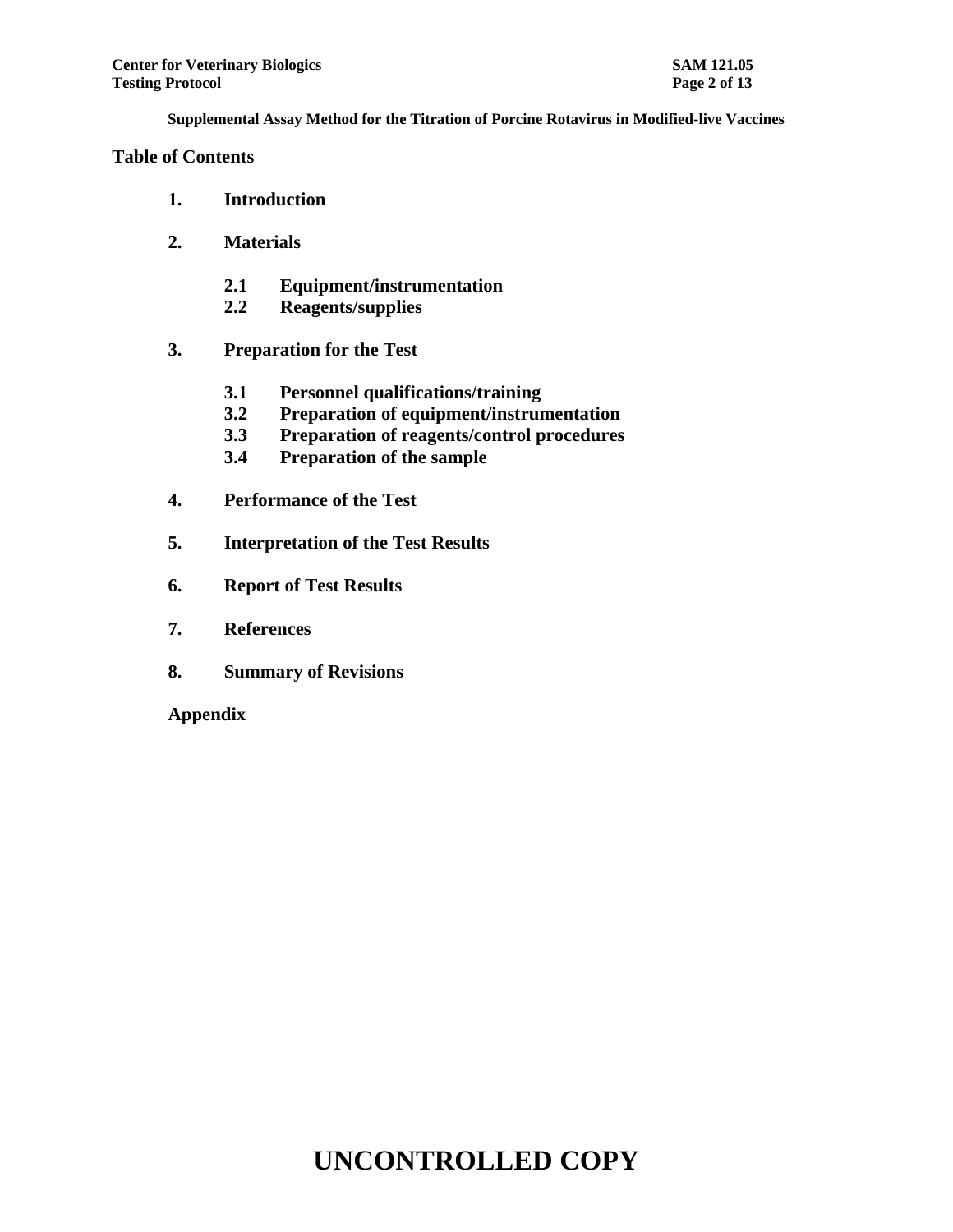#### **1. Introduction**

This Supplemental Assay Method (SAM) describes an *in vitro* assay method which utilizes cytopathic effect (CPE) in a cell culture system or an indirect fluorescent antibody (IFA) technique for determining the Group A porcine rotavirus (PROTA) content of modified-live vaccines.

## **Note: For this SAM, the dilution terminology of 1:10, 1:20, etc., specifies 1 part plus 9 parts (liquid), 1 part plus 19 parts, etc.**

## **2. Materials**

#### **2.1 Equipment/instrumentation**

Equivalent equipment or instrumentation may be substituted for any brand name listed below.

**2.1.1** 36° $\pm$  2°C, 5%  $\pm$  1% CO<sub>2</sub>, high-humidity incubator (Model 3158, Forma Scientific Inc.)

- **2.1.2** Water bath
- **2.1.3** Microscope, inverted light (Model CK, Olympus America Inc.)
- **2.1.4** Microscope, ultraviolet (UV) light (Model BH2, Olympus America Inc.)
- **2.1.5** Vortex mixer (Vortex-2 Genie, Model G-560, Scientific Industries Inc.)
- **2.1.6** Micropipettors: 200-µL and 1000-µL single channel; 300-µL x 12-channel

#### **2.2 Reagents/supplies**

Equivalent reagents or supplies may be substituted for any brand name listed below. All reagents and supplies must be sterile.

## **2.2.1 PROTA Reference Viruses**

- **1.** Serotype 4 (Gottfried strain)
- **2.** Serotype 5 (OSU strain)

**2.2.2** Rhesus monkey kidney cells (MA-104) free of extraneous agents as tested by title 9, *Code of Federal Regulations* (9 CFR) (available from the Center for Veterinary Biologics (CVB)).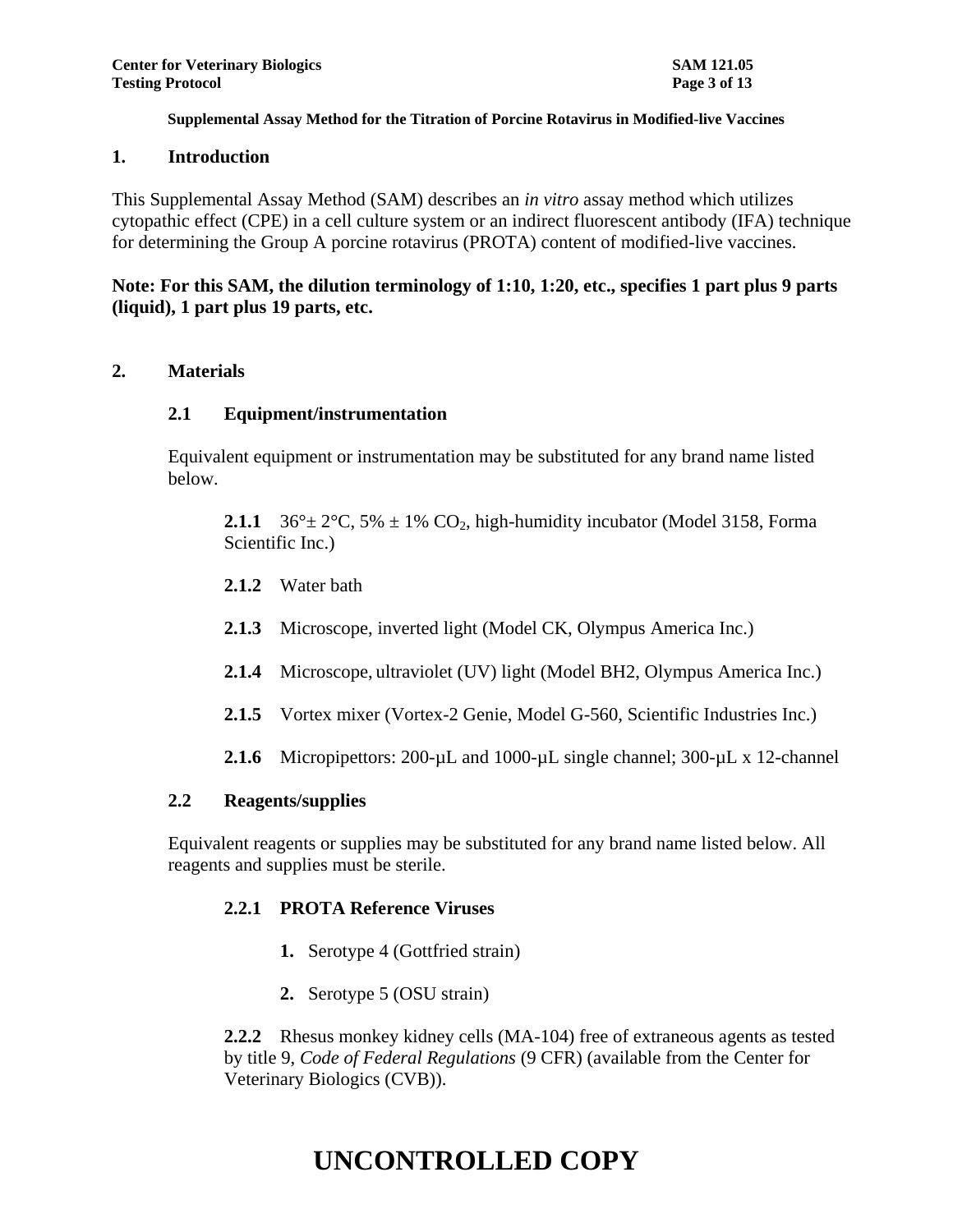**2.2.3 Minimum essential medium (MEM)** (National Centers for Animal Health (NCAH) Media #20030)

- **1.** 9.61 g MEM with Earles salts without bicarbonate
- **2.** 1.1 g sodium bicarbonate  $(NaHCO<sub>3</sub>)$

**3.** Q.S. to 1000 mL with deionized water (DI); adjust pH to 6.8-6.9 with 2N hydrochloric acid (HCl).

- **4.** Sterilize through a 0.22-µm filter.
- **5.** Aseptically add:
	- **a.** 10 mL L-glutamine (200 mM)
	- **b.** 50 µg/mL gentamicin sulfate
- **6.** Store at 2°- 7°C.

## **2.2.4 Growth Medium**

- **1.** 930 mL of MEM
- **2.** Aseptically add 70 mL of gamma-irradiated fetal bovine serum (FBS).
- **3.** Store at 2°- 7°C.

## **2.2.5 Diluent Medium**

- **1.** 100 mL MEM
- **2.** 83.3 µL pancreatin (4XNF 10X)
- **3.** Store at 2°- 7°C.

## **2.2.6 Anti-PROTA monoclonal antibody (MAb)**

- **1.** MAb against Serotype 4 (Gottfried strain)
- **2.** MAb against Serotype 5 (OSU strain)

**2.2.7** Rabbit anti-mouse fluorescein isothiocyanate-labeled conjugate (Rabbit Anti-mouse Conjugate)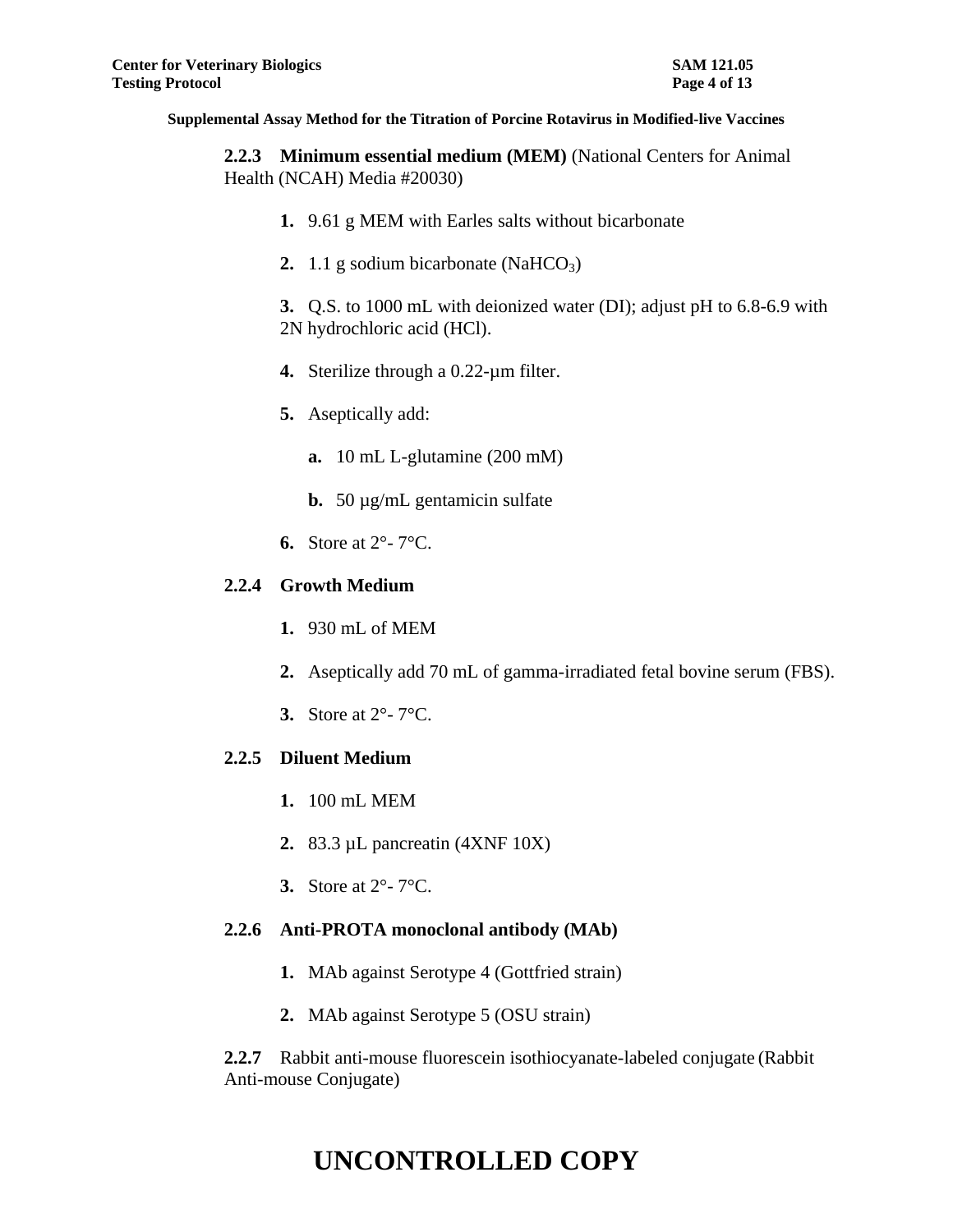- **2.2.8** Anti-PROTA serum against OSU strain
- **2.2.9** Anti-PROTA serum against Gottfried strains
- **2.2.10** 0.01 M Phosphate buffered saline (PBS) (NCAH Media #30054)
	- **1.**  $1.19$  g sodium phosphate, dibasic, anhydrous (Na<sub>2</sub>HPO<sub>4</sub>)
	- **2.** 0.22 g sodium phosphate, monobasic, monohydrate (NaH<sub>2</sub>PO<sub>4</sub>•H<sub>2</sub>O)
	- **3.** 8.5 g sodium chloride (NaCl)
	- **4.** Q.S. to 1000 mL with DI.

**5.** Adjust pH to 7.2-7.6 with 0.1 N sodium hydroxide (NaOH) or 2.0 N HCl.

- **6.** Sterilize by autoclaving at 15 psi,  $121^\circ \pm 2^\circ \text{C}$  for  $35 \pm 5$  minutes.
- **7.** Store at 2°- 7°C.

#### **2.2.11 80% Acetone**

- **1.** 80 mL acetone
- **2.** 20 mL DI
- **3.** Store at room temperature.
- **2.2.12** Cell culture plates, 96-well
- **2.2.13** Polystyrene tubes, 12 x 75-mm
- **2.2.14** Graduated cylinders, 25-mL, 50-mL, 100-mL, and 250-mL, sterile
- **2.2.15** Pipette

#### **3. Preparation for the Test**

#### **3.1 Personnel qualifications/training**

Personnel must have training in the immunological basis of cell culture techniques, the principles of IFA, and aseptic techniques.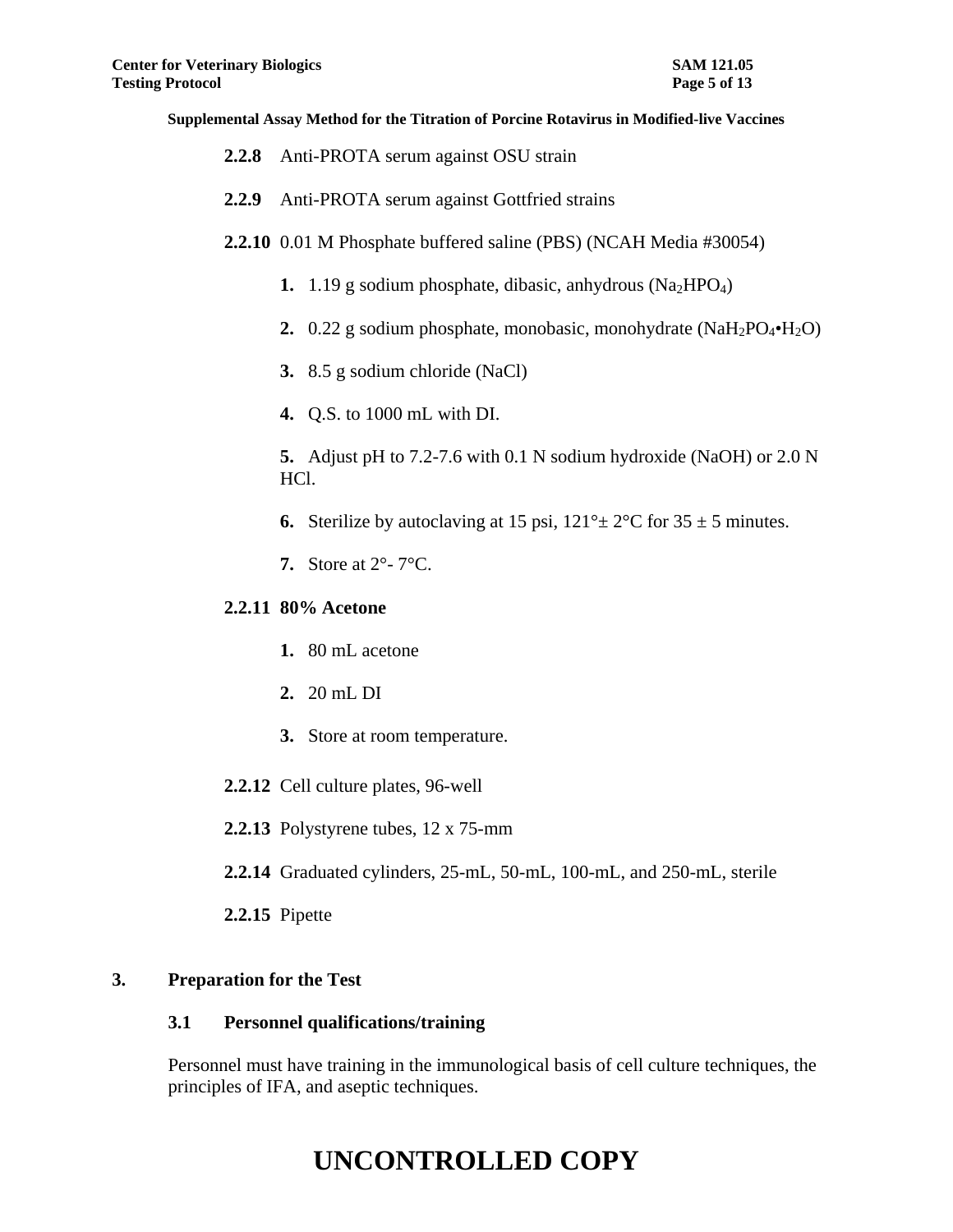#### **3.2 Preparation of equipment/instrumentation**

On the day of test initiation, set a water bath at  $36^{\circ} \pm 2^{\circ}$ C.

#### **3.3 Preparation of reagents/control procedures**

#### **3.3.1 MA-104 Plates**

Two days prior to test initiation, seed 96-well cell culture plates with MA-104 cells, in Growth Medium, at a cell count that will produce a monolayer after 2 days of incubation at  $36^{\circ} \pm 2^{\circ}$ C in a CO<sub>2</sub> incubator. These become the MA-104 Plates. One test vaccine or 1 of the 2 PROTA Reference Viruses can be tested on each MA-104 Plate. Growth Medium is changed if excess acidity of the medium is observed or cells are not confluent after incubation.

**3.3.2** Pipette 2.0 mL of Dilution Medium into 2, 12 x 75-mm polystyrene tubes. Label each tube with the appropriate Reference Virus.

**1.** Transfer 500 µL of each Reference Virus to the corresponding labeled tube; mix by vortexing. Discard pipette tip. This is a 1:5 dilution of the Reference Virus.

**2.** Transfer 1.0 mL of each 1:5 Reference Virus to 2, 12 x 75-mm polystyrene tubes labeled  $10^{-1}$  for each Reference Virus (total of 4 tubes).

**3.** Pipette 1.0 mL/tube of a specific Anti-PROTA serum to separate 10<sup>-1</sup> labeled tubes of each Reference Virus. This becomes the Reference Virus-Specific Antiserum Mixture. Repeat for the other specific Anti-PROTA serum (see **Appendix**).

**4.** Mix with the vortex mixer; incubate for 2 hours  $\pm$  10 minutes at room temperature.

**5.** Pipette 1.8 mL/tube of Diluent Medium into 2 sets of 12 x 75-mm polystyrene tubes labeled  $10^{-2}$  through  $10^{-8}$  for each Reference Virus-Specific Antiserum Mixture.

**6.** Prepare vaccine tenfold dilutions of each PROTA Reference Virus-Specific Antiserum Mixture. Transfer 200 µL from each Reference Virus-Specific Antiserum Mixture tube to the corresponding labeled  $10^{-2}$  tube. Mix with the vortex mixer. Discard pipette tip.

**7.** Repeat **Step 6** for the remaining tubes, transferring 200 µL sequentially from the previous dilution to the next dilution, until the dilution sequence is completed.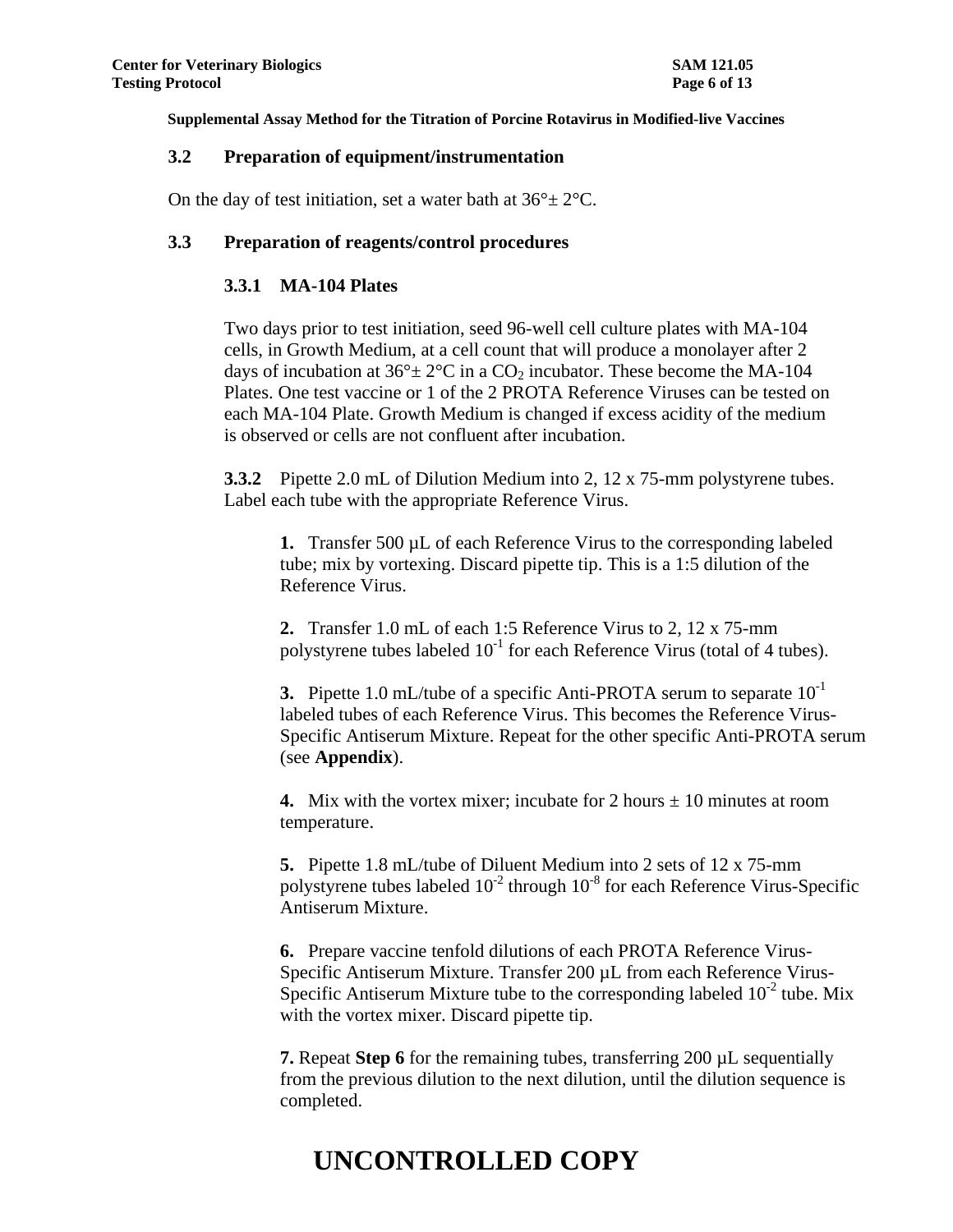## **3.3.3 Working Anti-PROTA MAb**

On the day of MA-104 plate examination, if an IFA test is to be conducted, dilute the appropriate Anti-PROTA MAb in PBS, according to the CVB supplied Reagent Data Sheet or as determined for that specific MAb.

## **3.3.4 Working Rabbit Anti-mouse Conjugate**

On the day of MA-104 plate examination, if an IFA test is to be conducted, dilute the Rabbit Anti-mouse Conjugate in PBS, according to the manufacturer's recommendations.

## **3.4 Preparation of the sample**

**3.4.1** Conduct the initial test of a Test Vaccine with a single vial (a single sample from 1 vial). On the day of test initiation, remove the seal and stopper from both the Test Vaccine bottle and the bottle containing the accompanying diluent. Measure the diluent into a sterile graduated cylinder according to the number of doses indicated on the manufacturer's instructions (e.g., for a 50-dose container of 2-mL-per-dose, reconstitute with 100 mL of diluent), and aseptically pour the diluent into the lyophilized bottle of vaccine. Mix by vortexing.

**3.4.2** Neutralize Test Vaccines containing multiple PROTA and make vaccine tenfold dilutions similar to the methods described in **Section 3.3.2** (see **Appendix**).

## **4. Performance of the Test**

**4.1** On the day of test initiation, decant Growth Medium from the MA-104 Plates.

**4.2** Add 200 µL/well Diluent Medium to the MA-104 Plates. Decant the Diluent Medium.

**4.3** Again, add 200 µL/well Diluent Medium to the MA-104 Plates and incubate for 60  $\pm$ 10 minutes at  $36^{\circ} \pm 2^{\circ}$ C in a CO<sub>2</sub> incubator. Decant the Diluent Medium.

**4.4** Inoculate 200 µL/well of each dilution of the Test Vaccine-Specific Antiserum Mixture and each Reference Virus-Specific Antiserum Mixture into a minimum of 5 wells/dilution of an MA-104 Plate.

**4.5** Add 200 µL/well Diluent Medium to a minimum of 5 wells on each MA-104 plate, to serve as uninoculated cell controls.

**4.6** Incubate the MA-104 Plates for 5 days  $\pm$  1 day postinoculation at 36 $^{\circ}$   $\pm$  2 $^{\circ}$ C in a  $CO<sub>2</sub>$  incubator.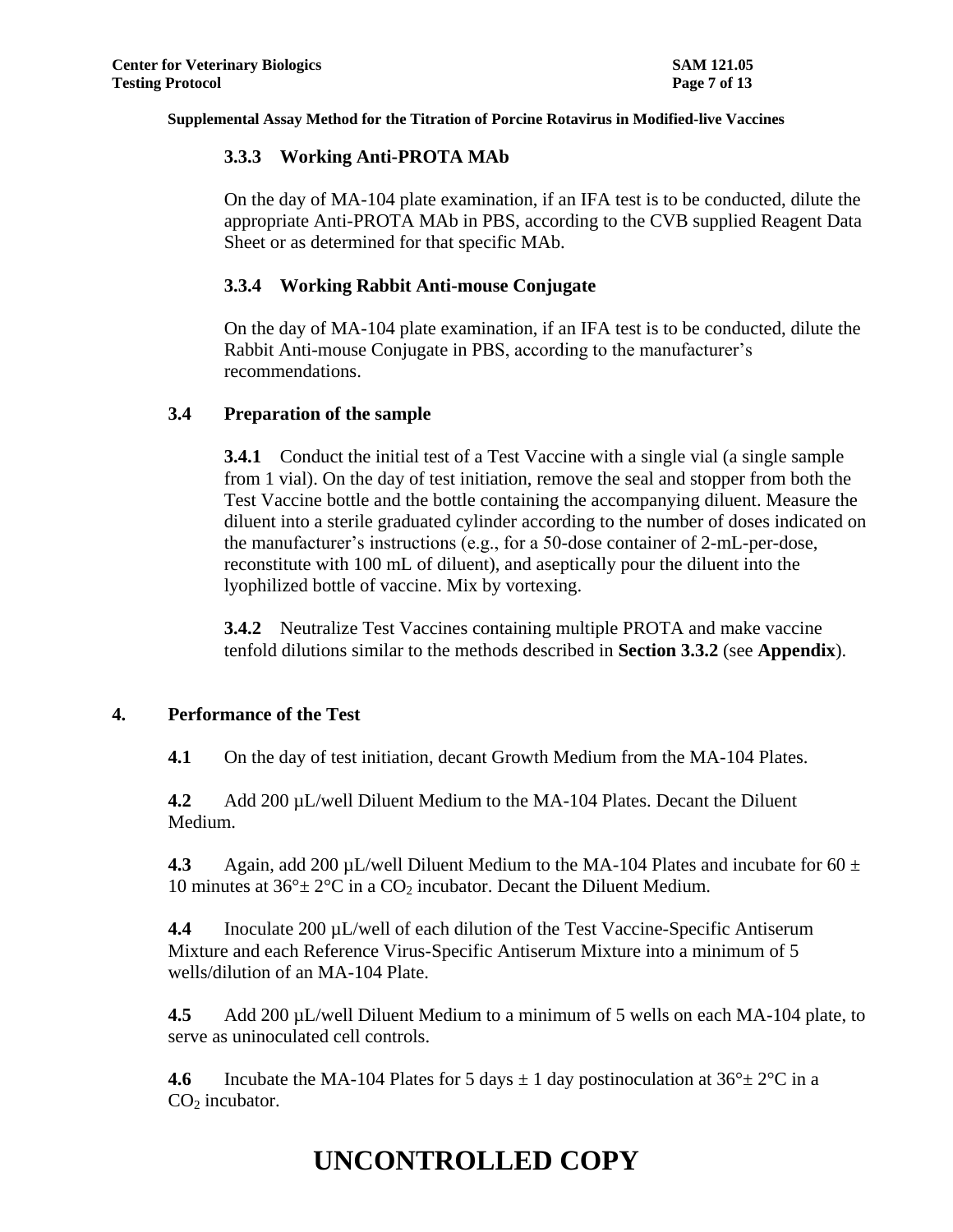**4.7** CPE counting is the primary method of determining the  $\log_{10} 50\%$  tissue culture infective dose  $(TCID<sub>50</sub>)$ .

**4.7.1** After 5 days  $\pm$  1 day postinoculation, examine the wells with an inverted light microscope. The CPE of PROTA is visible as cell death in the cell monolayer.

**4.7.2** Record the number of wells/dilution showing any characteristic PROTA CPE for each Test Vaccine-Specific Antiserum Mixture and Reference Virus-Specific Antiserum Mixture.

**4.7.3** Calculate the TCID<sub>50</sub> of the Test Vaccine-Specific Antiserum Mixture and each Reference Virus-Specific Antiserum Mixture using the method of Spearman-Kärber as modified by Finney.

## **Example:**

 $10^0$  dilution of the Test Vaccine = 5 of 5 wells CPE Pos  $10^{-1}$  dilution of the Test Vaccine = 5 of 5 wells CPE Pos  $10^{-2}$  dilution of the Test Vaccine = 3 of 5 wells CPE Pos  $10^{-3}$  dilution of the Test Vaccine = 0 of 5 wells CPE Pos

**Test Vaccine titer =**  $(X - d/2 + [d \cdot S])$  **where:** 

 $X = \text{Log}_{10}$  of lowest dilution (=0)

 **of dilution factor (=1)** 

**S** = Sum of proportion of CPE positive

 $\frac{5}{5}$   $\frac{5}{3}$   $\frac{0}{2}$  $5 = 1.0 + 5 = 1.0 + 5 = 0.6 + 5 = 0 = 2.6$ 

Titer =  $(0 - 0.5 + [1 \cdot 2.6]) = 2.1$ Adjust the titer to the recommended Test Vaccine dose as follows:

## **1.** Divide the **Test Vaccine Dose** by the **Inoculation Dose**

**Test Vaccine Dose** = manufacturer's recommended vaccination dose (for this test vaccine, the recommended dose is 2 mL)

**Inoculation Dose** = amount of diluted Test Vaccine added to each well of the Test Plate (for this test vaccine, the inoculation dose is 0.2 mL)

$$
\frac{2 \text{ mL dose}}{0.2 \text{ mL}} = 10
$$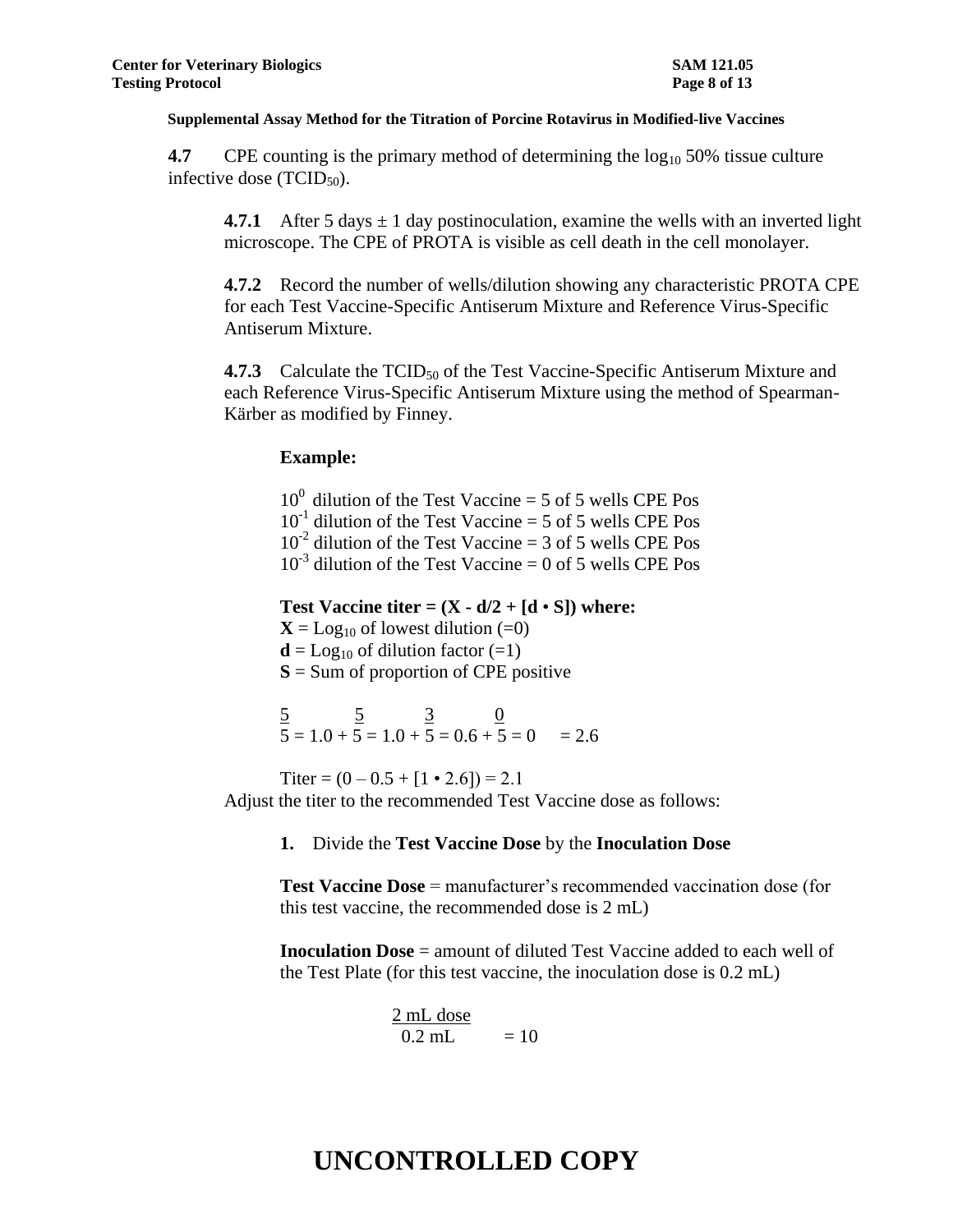**2.** Calculate  $log_{10}$  of value in **A** and add it to the **Test Vaccine titer** as illustrated below:

$$
Log of 10 = 1.0
$$

**Test Vaccine titer**  $= 2.1 + 1.0 = 3.1$ 

Therefore the titer of the **Test Vaccine** is  $10^{3.1}$  TCID<sub>50</sub>/1 mL.

**4.8** Certain strains of PROTA may not exhibit pronounced CPE. An IFA may be conducted to determine the titer:

**4.8.1** Decant Growth Media from the MA-104 Plates.

**4.8.2** • Rinse the MA-104 Plates with PBS and incubate at room temperature for  $5 \pm 1$ 2 minutes. Decant the PBS.

**4.8.3** Fill the wells with 80% acetone and incubate at room temperature for  $15 \pm 5$ minutes.

**4.8.4** Decant the 80% acetone from the MA-104 Plates and air dry at room temperature.

**4.8.5** Pipette 35 µL of the Working Anti-PROTA MAb into all wells and incubate for  $45 \pm 15$  minutes at room temperature.

**4.8.6** Decant the Working Anti-PROTA MAb. Fill the wells completely with PBS and incubate at room temperature for  $5 \pm 2$  minutes. Decant the PBS.

**4.8.7** Repeat for a total of 2 washes.

**4.8.8** Gently tap the MA-104 Plates onto paper towels to remove excess liquid.

**4.8.9** Pipette 35 µL of the Working Rabbit Anti-mouse Conjugate into all wells and incubate for  $40 \pm 10$  minutes at room temperature.

#### **4.8.10** Repeat **Steps 6 through 8.**

**4.8.11** Fill the wells completely with distilled water; decant. Allow to air dry or dry at  $36^\circ \pm 2^\circ \text{C}$ .

**4.8.12** Examine the MA-104 Plates with a UV-light microscope at 100 to 200X magnification.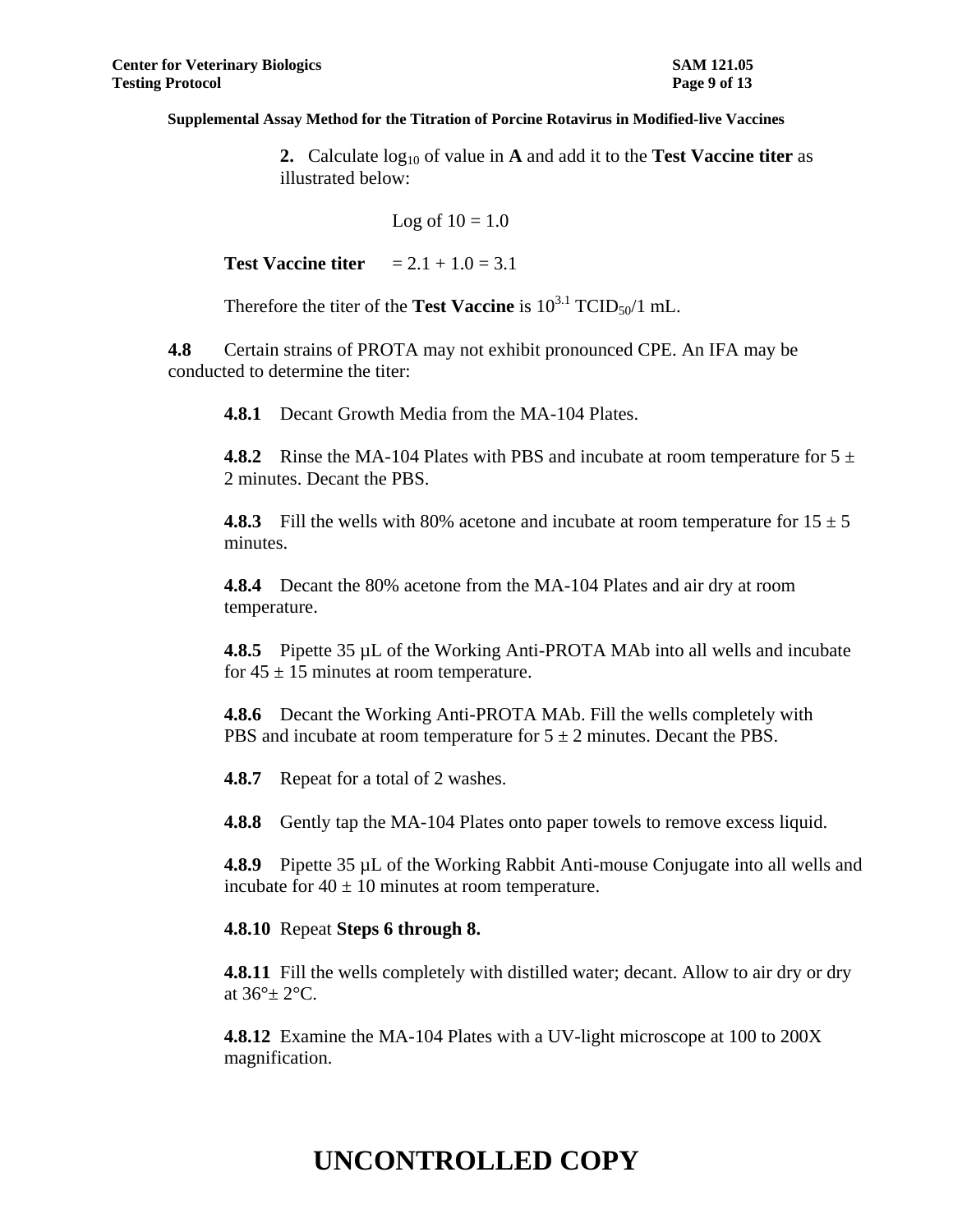**4.8.13** A well is considered positive if typical cytoplasmic, apple-green fluorescence is observed.

**4.8.14** Record and calculate as in **Sections 4.7.2** and **4.7.3.**

## **5. Interpretation of the Test Results**

**5.1** The test is not a valid test if CPE, fluorescence, or bacterial/fungal contamination is observed in any of the uninoculated control wells.

**5.2** An Anti-PROTA serum must neutralize the corresponding homologous Reference Virus.

**5.3** The calculated titer of each Reference Virus with heterologous antiserum must fall within plus or minus 2 standard deviations  $(\pm 2 SD)$  of its mean titer, as established from a minimum of 10 previously determined titers.

**5.4** If the validity requirements are not met, then the assay is considered a **NO TEST** and can be retested without prejudice.

**5.5** If the validity requirements are met and the titer of the Test Vaccine is greater than or equal to the titer contained in the Animal and Plant Health Inspection Service (APHIS) filed Outline of Production or Special Outline, the Test Vaccine is considered **SATISFACTORY**.

**5.6** If the validity requirements are met but the titer of the Test Vaccine is lower than the required minimum contained in the APHIS filed Outline of Production or Special Outline, the Test Vaccine may be retested in accordance with the 9 CFR 113.8.

## **6. Report of Test Results**

Record all test results on the test record. The titer of the test vaccine is reported as the  $log_{10}$  $TCID<sub>50</sub>$  per dose.

## **7. References**

**7.1** Title 9, *Code of Federal Regulations*, U.S. Government Printing Office, Washington, DC.

**7.2** Conrath TB. Handbook of Microtiter Procedures. *Clinical and Research Applications Laboratory*, Alexandria, Virginia: Cooke Engineering Co., 1972.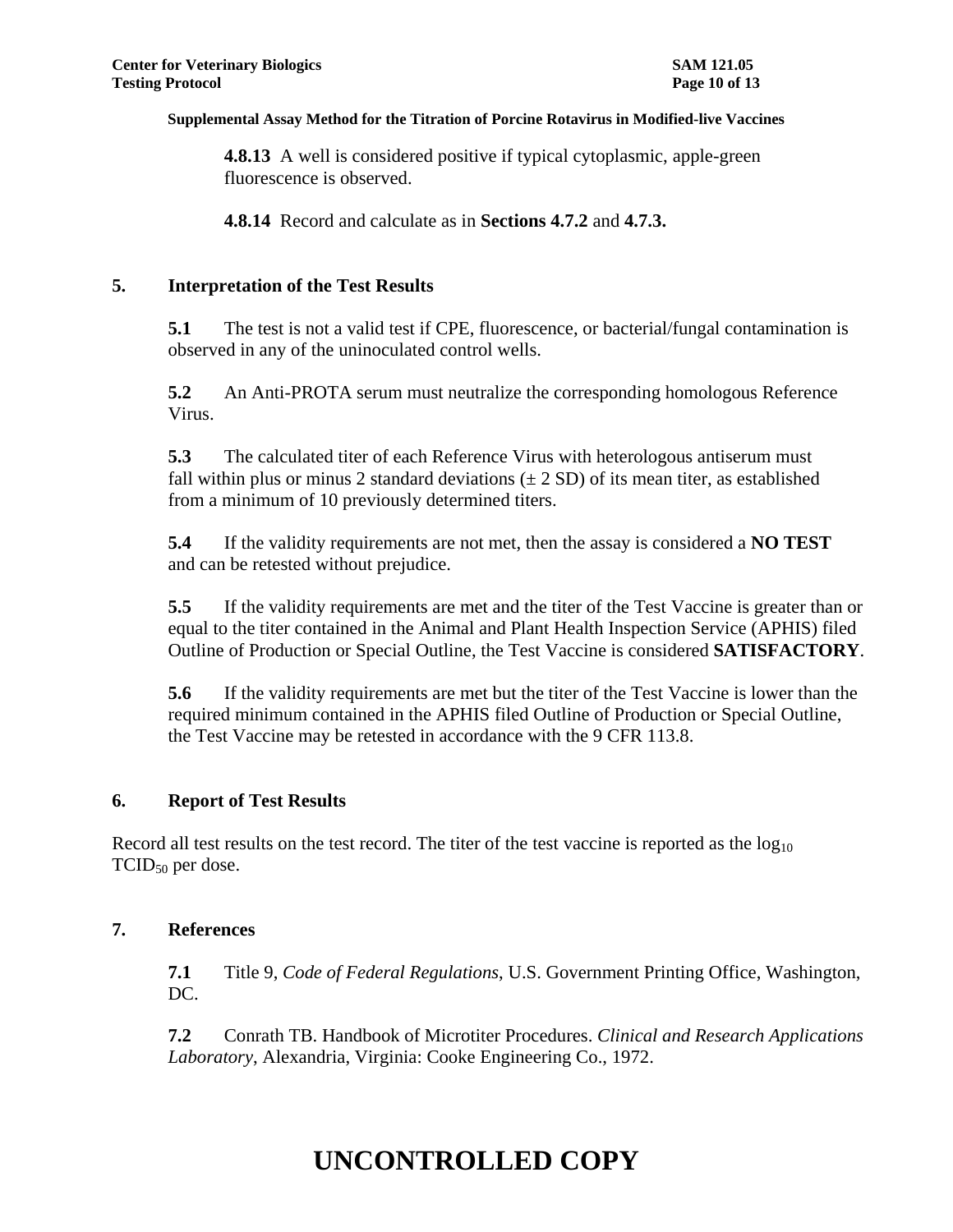**7.3** Finney DJ. *Statistical Method in Biological Assay*, 3rd ed. London: Charles Griffin and Co., 1978, pp. 394-401.

**7.4** Rose NR, Friedman H, Fahey JL, eds. Neutralization Assays*.* In: *Manual of Clinical Laboratory Immunology*. Washington, DC: ASM 1986.

#### **8. Summary of Revisions**

#### **Version .05**

• The Contact information has been updated; however, the Virology Section has elected to keep the same next review date for the document.

#### **Version .04**

• The phrase "available from the Center for Veterinary Biologics/CVB" has been removed from the document as these reagents are no longer supplied by the CVB.

#### **Version .03**

- The document number has been changed from VIRSAM0121 to SAM 121.
- The Contact information has been updated.

#### **Version .02**

This document was revised to clarify the practices currently in use at the Center for Veterinary Biologics and to provide additional detail. While no significant changes were made that impact the outcome of the test, the following changes were made to the document:

- 2.1.7 has been deleted.
- 2.2.3.2 The amount of sodium bicarbonate (NaHCO<sub>3</sub>) has been changed from 2.2 g to 1.1 g.
- $\bullet$
- **2.2.3.5** Penicillin, streptomycin and amphotericin B have been removed.
- **2.8** Anti-PROTA serums have been separated.
- **2.2.15** Pipette has been added.
- **3.3.2.2** "Repetitive syringe" has been deleted and "pipette" has been added.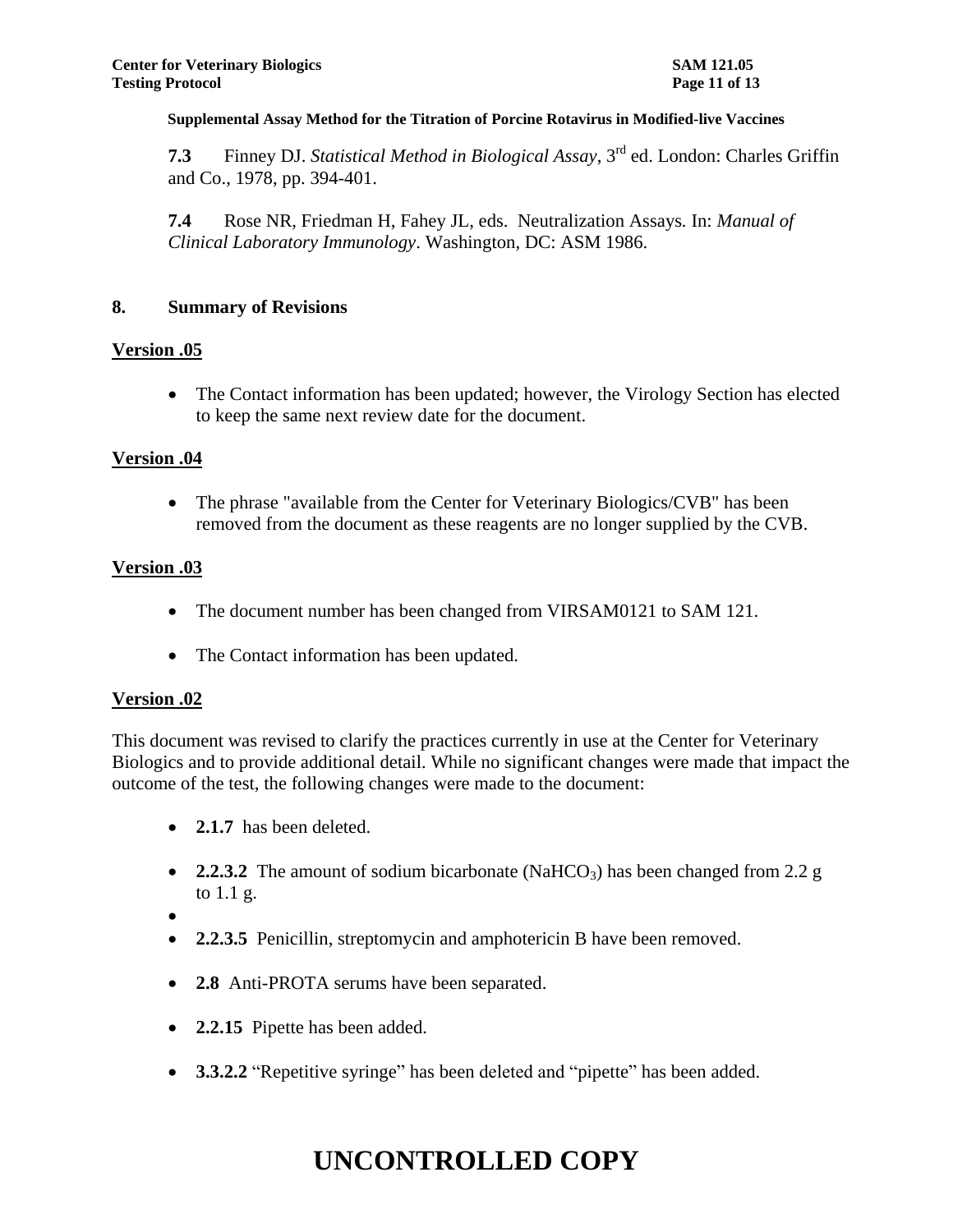- **4.4** "Specific Antiserum Mixture" has been added to Test Vaccine.
- **4.7.3** Additional steps have been added to clarify the titer calculations by Spearman-Kärber formula.
- **4.8.6** "Decant the working Anti-PROTA(MAb)" has been added.
- **4.8.11** "Fill the wells completely with DI" has been added.
- **5.3** "With heterologous antiserum" has been added after Reference Virus.
- The refrigeration temperatures have been changed from  $4^{\circ} \pm 2^{\circ}C$  to  $2^{\circ}$   $7^{\circ}C$ . This reflects the parameters established and monitored by the Rees system.
- "Test Serial" has been changed to "Test Vaccine" throughout the document.
- "Reference and Reagent Sheet" has been changed to "Reagent Data Sheet" throughout the document.